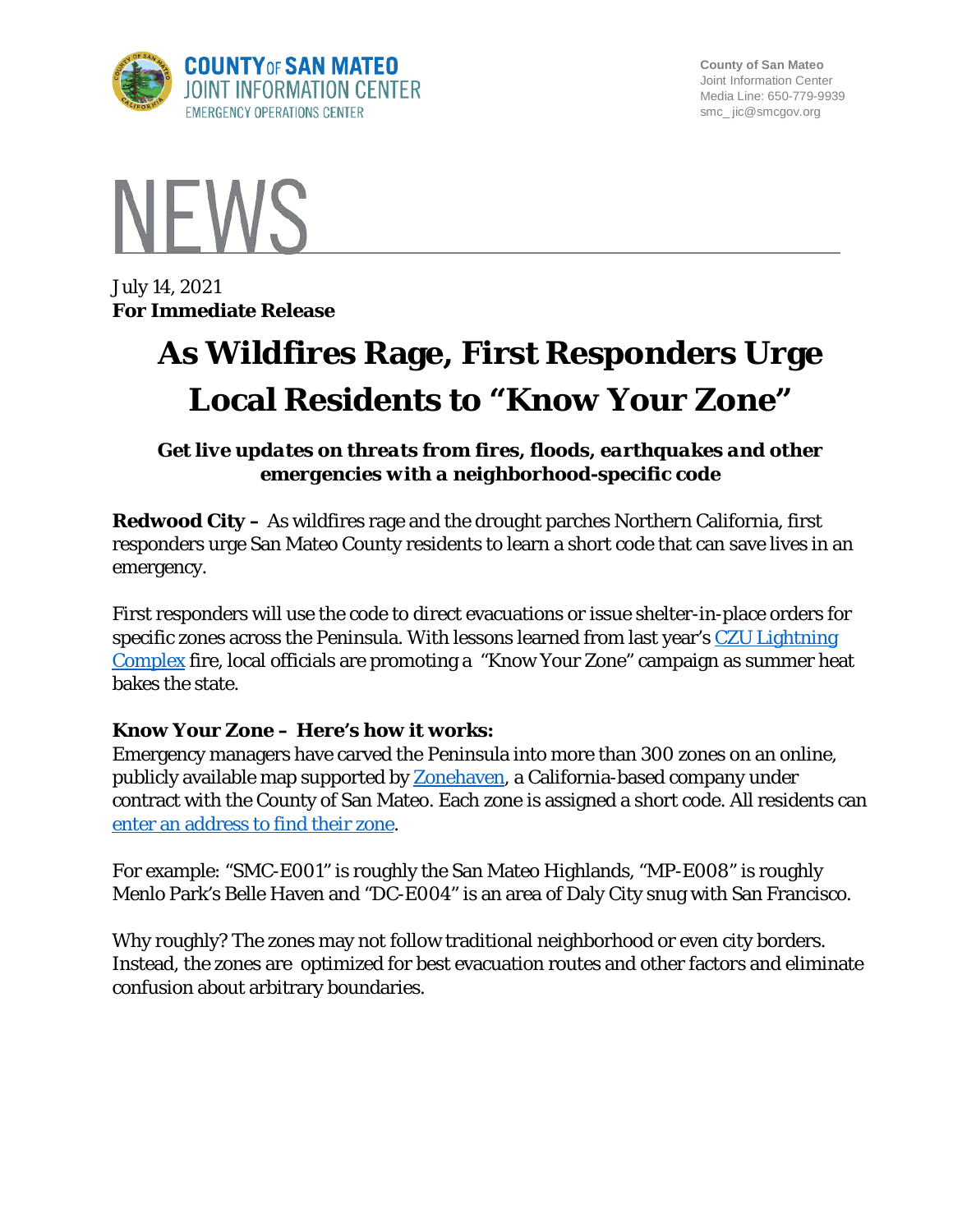In an emergency, first responders will issue evacuation or other orders and advisories based on the zones. This information will be pushed out via the news media, social media such as Twitter, emergency alert notifications and other platforms.

"When it comes to emergency response, every minute counts," said San Mateo County Supervisor Don Horsley, whose District 3 includes the coast from Pacifica to the Santa Cruz County border. "Zonehaven gives emergency responders the ability to form hyperlocal evacuation plans quickly and collaboratively, which can be shared with the public immediately."

The Zonehaven platform can also be updated quickly with the location of emergency shelters and other vital information in an emergency.

Emergency officials say last year's CZU Lightning Complex fire – the largest and most damaging fire in the county's recorded history – and the early start to the 2021 fire season highlight the need for all residents to "Know Your Zone."

"Zonehaven was vital for quickly and accurately implementing and managing evacuations in San Mateo County during the CZU Lighting Complex," said Jonathan Cox, CalFire division chief for San Mateo County. "This online platform is a technological leap forward that allows us to instantaneously and directly communicate real-time evacuation information to the public, and in turn helps to get people to safety faster."

## **What you can do today:**

All San Mateo County residents are urged to look up their zone for their home, work and school and to write the zones down where the codes are easily found.

In the event of an emergency, the Zonehaven platform will be updated with real-time evacuation routes and other information. Fire departments and other first-responding agencies across the county will update the platform so evacuation routes and other information is timely and localized.

Relevant additional data is fed into the map, showing risks over zones, such as the incident location, wind speeds and directions. The Zonehaven platform is a digital application that can be accessed on a smartphone, computer or tablet, and interfaces with real-time GPSguided traffic maps available through applications such as Waze.

Residents are encouraged to follow their local emergency responders on real-time social media platforms and to sign up for **SMC** Alert (https://hsd.smcsheriff.com/smcalert), a free service that sends emergency and non-emergency text and voice messages to: